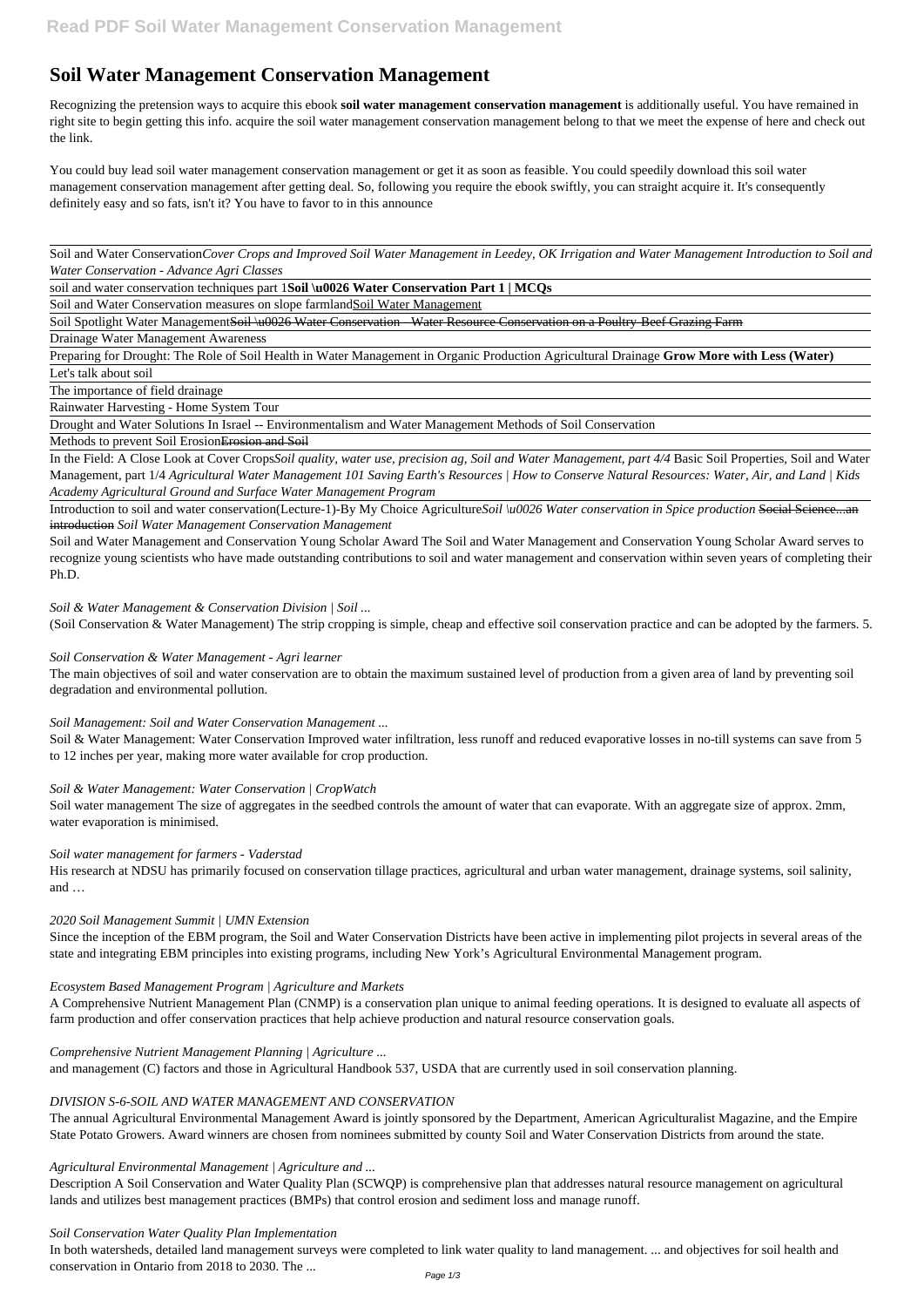## *Conservation authority, farmer discuss soil and water ...*

Top of the line technology on a drainage plow (GPS controlled) (see pictures of the new Bron 550) County Mains. Large diameter pipe installed on grade. Catch basins and & Soil erosion control. Repair & Maintenance of existing drains

## *Soil & Water Management Systems, Inc.*

Soil and vegetation management is the key to increasing water availability on rangeland.

## *Soil and Vegetation Management: Water Conservation on ...*

Agricultural Environmental Management (AEM) is a voluntary, incentive based program designed to help farmers to make science-based, cost-effective decisions to further protect water and soil quality as well as other important natural resources.

## *Agricultural Environmental Management - Soil Water*

Soil & Water Management & Conservation Division Professional Awards The Division presents several awards each year to recognize achievement and to promote work in the area of soil and water conservation and management.

### *Professional Awards | Soil Science Society of America*

The mission of the Soil and Water Management Research Unit is to develop and test agricultural management practices that improve water and soil quality and reduce greenhouse gas emissions while maintaining or enhancing productivity of cropping systems.

## *Soil and Water Management Research : USDA ARS*

Water conservation is the use and management of water for the good of all users. Soil conservation is defined as the control of soil erosion in order to maintain agricultural productivity. Soil erosion is often the effect of many natural causes, such as water and wind. Book Detail: Soil and Water Conservation Engineering

## *Soil and Water Conservation Engineering PDF Book - AgriMoon*

The Soil and Water Conservation Committee provides funding through the Agricultural Environmental Management Base Funding Program, the Agricultural Nonpoint Source Abatement and Control Grant Program, the Climate Resilient Farming Program, and other natural resource conservation programs.

"Principles of Soil Management and Conservation" comprehensively reviews the state-of-knowledge on soil erosion and management. It discusses in detail soil conservation topics in relation to soil productivity, environment quality, and agronomic production. It addresses the implications of soil erosion with emphasis on global hotspots and synthesizes available from developed and developing countries. It also critically reviews information on no-till management, organic farming, crop residue management for industrial uses, conservation buffers (e.g., grass buffers, agroforestry systems), and the problem of hypoxia in the Gulf of Mexico and in other regions. This book uniquely addresses the global issues including carbon sequestration, net emissions of CO2, and erosion as a sink or source of C under different scenarios of soil management. It also deliberates the implications of the projected global warming on soil erosion and vice versa. The concern about global food security in relation to soil erosion and strategies for confronting the remaining problems in soil management and conservation are specifically addressed. This volume is suitable for both undergraduate and graduate students interested in understanding the principles of soil conservation and management. The book is also useful for practitioners, extension agents, soil conservationists, and policymakers as an important reference material.

Advances in Soil and Water Conservation provides an in-depth, scholarly treatment of the most important developments and influences shaping soil and water conservation in the last 50 years. The book addresses the technological developments of erosion processes, methods for their control, policy and social forces shaping the research agenda, and future directions. Topics covered include: key governmental agencies and programs research on processes of soil and water degradation control practices and soil quality enhancement conservation tillage the connection between soil and water conservation and sustainable agriculture effects of technology and social influences on soil and water conservation in this country The historical foundation, the focus on key developments, the depth of treatment and thorough documentation, and the orientation to the future make Advances in Soil and Water Conservation a superlative resource for all persons in the field.

In this book the engineering phases of soil and water conservation in agriculture are emphasized with the realization that all aspects must be considered, including agronomic, economic, environmental, biological, etc. This text includes subject matter on the management and design of soil and water conservation practices, as well as simple surveying and its application to field problems.

Human needs like food and clean water are directly related to good maintenance of healthy and productive soils. A good understanding of human impact on the natural environment is therefore necessary to preserve and manage soil and water resources. This knowledge is particularly important in semi-arid and arid regions, where the increasing demands on limited water supplies require urgent efforts to improve water quality and water use efficiency. It is important to keep in mind that both soil and water are limited resources. Thus, wise use of these natural resources is a fundamental prerequisite for the sustainability of human societies. This book collects 15 original scientific contributions addressing the state of the art of soil and water conservation research. Contributions cover a wide range of topics, including (1) recovery of soil hydraulic properties; (2) erosion risk; (3) novel modeling, monitoring and experimental approaches for soil hydraulic characterization; (4) improvement of crop yields; (5) water availability; and (6) soil salinity. This collection provides more insights into conservation strategies for effective and sustainable soil and water management.

Climate Change Impacts on Coastal Soil and Water Management discusses the latest approaches for monitoring soil and water degradation in coastal regions under current climate conditions as well as potential further changes in the future. It presents an overview of climate change impacts on soil and water resources and summarizes the adaptation of practical options and strategies to minimize the potential risks, such as land degradation, seawater intrusion, droughts, ocean acidification, etc. The book aims to promote the adoption of best practices, which can be selected and implemented according to the respective local conditions. In addition, the recommendations for specific soil and water use planning strategies to address climate change can also be incorporated into national and international development plans. Features: • Presents the general properties and analysis of soil and water resource conditions for coastal regions • Offers practical advice for adapting to climate change through case studies from diverse coastal settings around the globe •